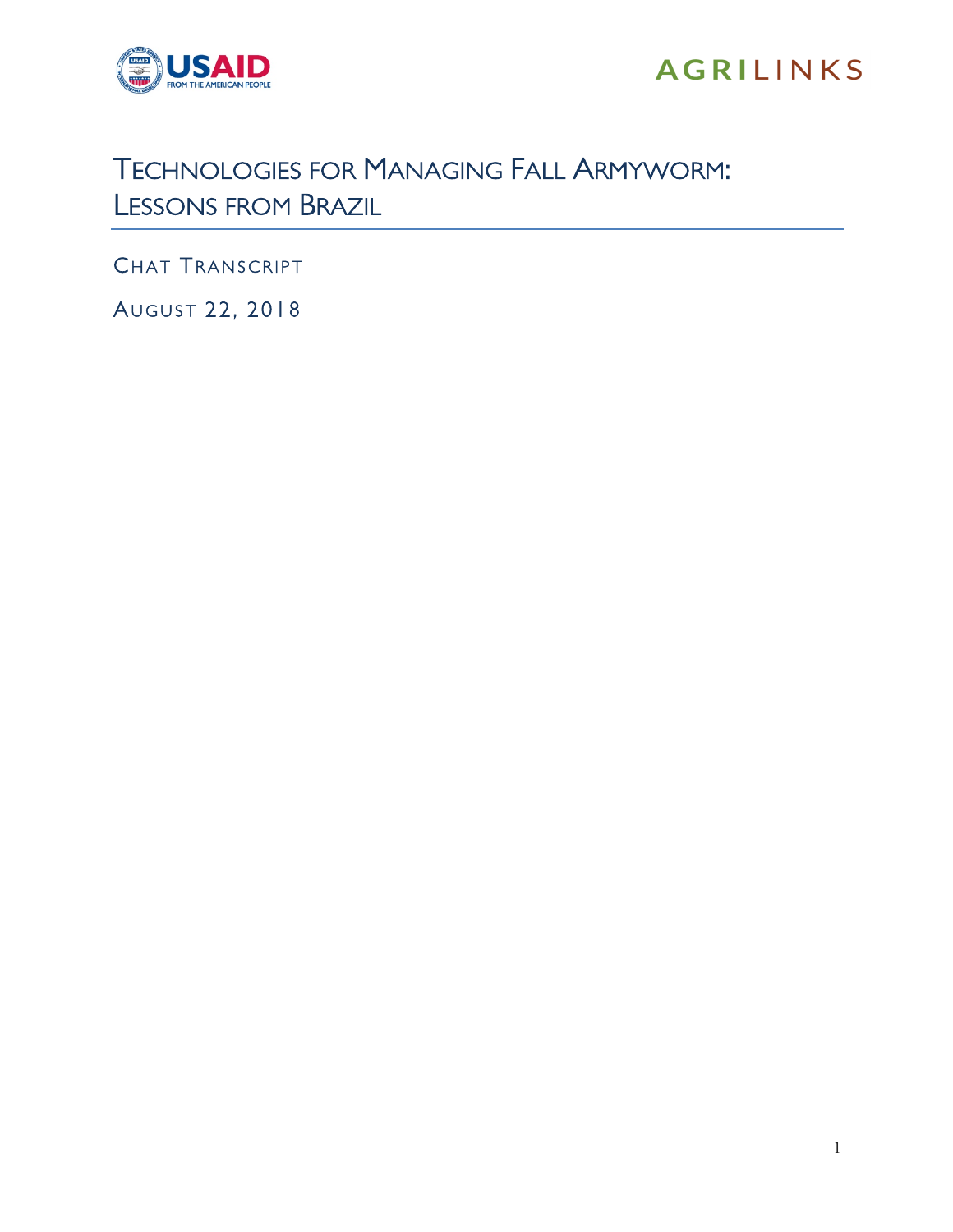## **PRESENTERS**

Antônio Álvaro Corsetti Purcino, Embrapa Maize and Sorghum Joseph Huesing, USAID Bureau for Food Security Brian Conklin, USAID Bureau for Food Security

## **MODERATOR**

Julie MacCartee, USAID Bureau for Food Security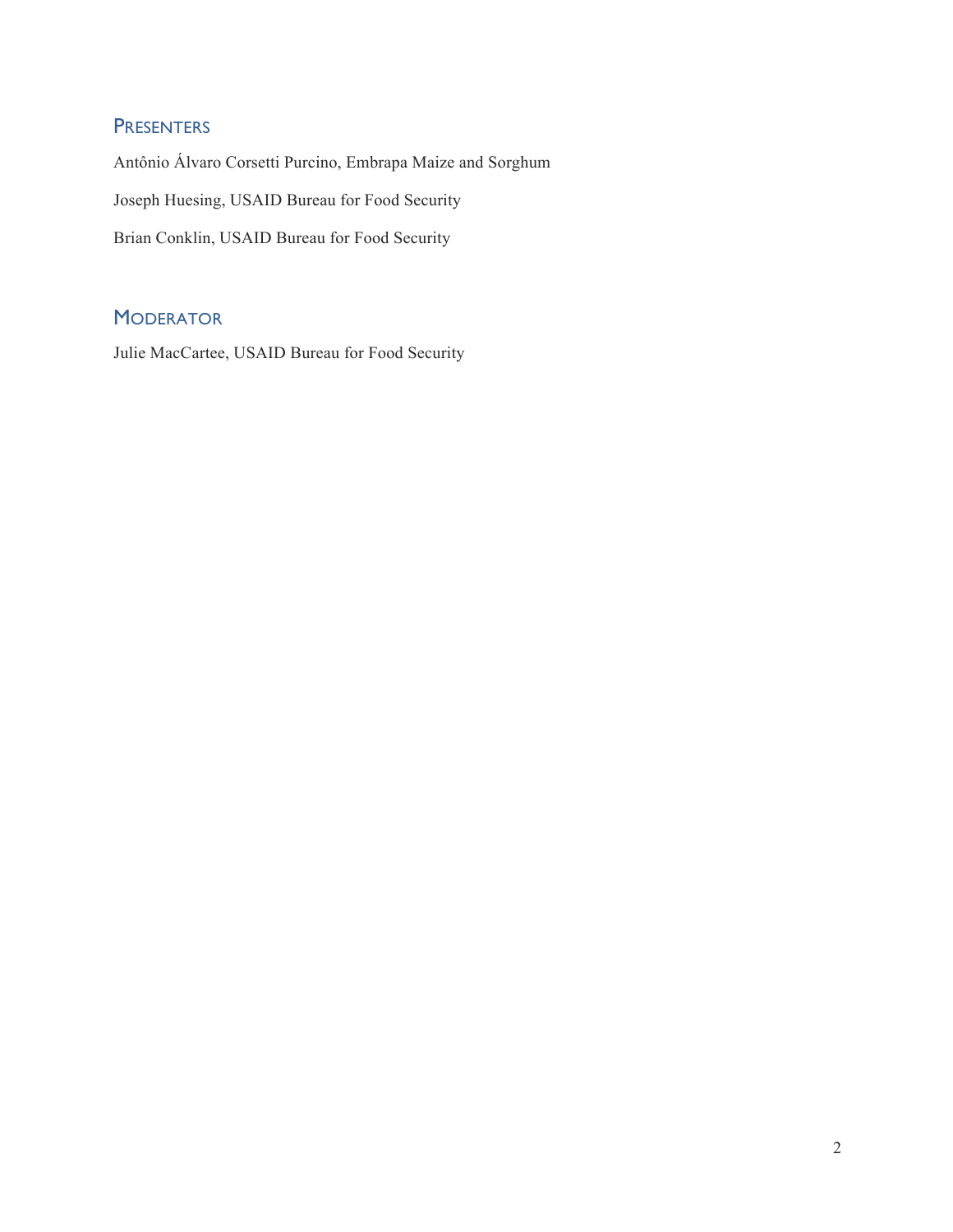Mantaoleng Tlali 2: Hi, I am Mantaoleng Tlali from Lesotho. I am a senior Crop Production Officer in the Ministry of Abriculture, Department of Crops Services. One of My responsibilities is to train Extension workers and farmers on plant protection issues, as a result, I have been introduced by SADC through the consultant who was sent to Lesotho to train us on Fall Armyworm, but have not get the privilege to see live Fall Armyworm because it has not so far been reported in my country (Lesotho)

Mantaoleng Tlali 2: My Ministry in Full is called Ministry of Agriculture and Food Security.

Garmonyou A. Sam: My name is Garmonyou A. Sam from Liberia. I serve as Crops Resource Officer and function maily as a Crop Protectionist (particularly in the area of Entomology) in the Department of Technical Services at the Ministry of Agriculture. I am responsible to advise farmers and the public on crop protection issues as well as training and engaging in a profitable management exercises. In 2017, I was appointed as the Focal Point on Fall Armyworm and was trained in Lagos, Nigeria on a Regional Training organization by FAO. The Fall armyworm was identified in Liberia in 2017 on maize and rice (staple). A training was organized by FAO in along with the Ministry of Agriculture in 2017 for extension workers and farmers.

Magdaleno Bargamento 3: Hi everyone!

Miriam Alonso Camarero: Hello, I am Natural Resources Advisor in VSO Malawi.

Adam Ahmed - USAID Agrilinks: Greetings! Thank you all for joining us today!

Adam Ahmed - USAID Agrilinks: The webinar will begin at 9 am. We look forward to hearing all of your questions.

Vo vo Htwe: hello

Aline Rendall Monteiro: Hello I am from the Agricultural Research and Development Institute of Cape Verde

Johnnie Van deen Berg: HI All, Johnnie van den Berg from IPM program at North-West University in South Africa. We have a research team with eager post grad students doing FAW research.

USAID Agrilinks: Hi everyone, please do introduce yourself via the chat box here and answer our polls, including the trivia questions!

Chandler Levinson: Hello everyone, we are a group with Dr. Ozias-Akins joining from North America. We are testing wild Arachis species for resistance to FAW. We are so excited to learn more!

Catherine Wangu : hello all, Catherine Wangu from Kenya, working in private sector

Vo vo Htwe: Hello everyone

Vo vo Htwe: My name is Dr Vo Vo Htwe from Myanmar

Grace Tino: Hi everyone, Grace from Uganda,, working with small scale rural farmers.

Ademola Adebowale: hi I'm Adebowale Ademola, Program Director for Kowafresh, a private sector service provider on GAP and GHP Consulting. We have 345,342 farmers our database.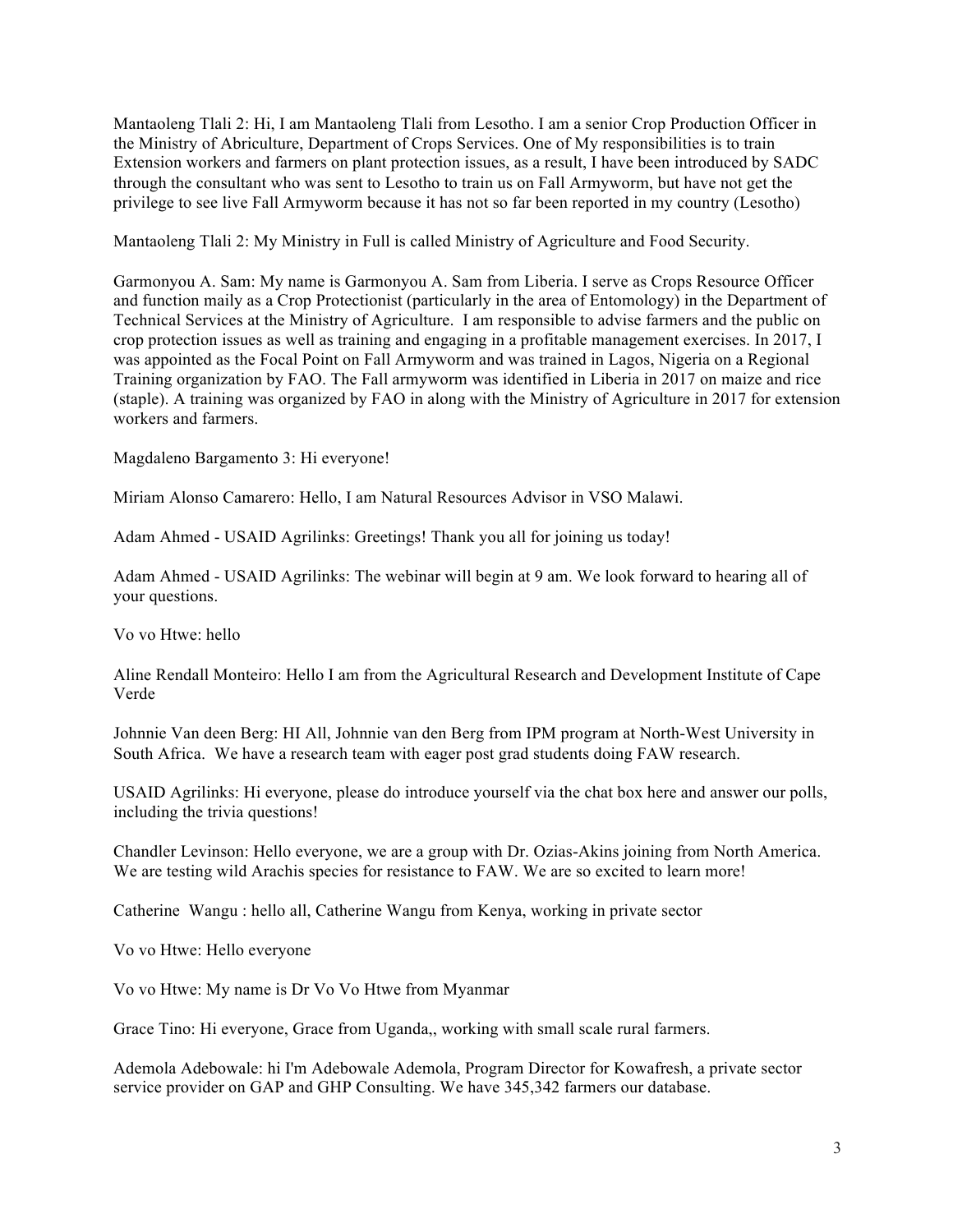Dickson Kazembe: Hi! I am Dickson Kazembe M&E Specialist local consultant under Malawi MELS

April Thompson - Agrilinks: Welcome everyone! Great to have you on the line!

Regina Eddy, FAW Coordinator: Welcome, everyone! We are so glad that you are able to join us today.

Julie MacCartee (USAID/BFS): Good morning! Please excuse our audio tests as we get set up today.

Evans Saah 2: Hi Everyone

Evans Saah 2: Evans from Ghana

Babikene Rasi: hello Dr. Samuel from DR of Congo

April Thompson - Agrilinks: Welcome, Babikene and Evans! It's great to see such a great turnout from Africa.

Babikene Rasi: hi Dr. Samuel from DR of Congo

J. Camacho: Good morning,afternoon or evening to all.

April Thompson - Agrilinks: Same to you - great morning here in Washington DC.

Sibusiso Msibi: Greetings, Sibusiso from Swaziland

Emilie Aubert: hello! Emilie from Mali

Meshack Panga: Hi I am Meshack Panga, Agric offer

April Thompson - Agrilinks: Salut Emilie!

April Thompson - Agrilinks:Sibusiso and Meshack, welcome!

April Thompson - Agrilinks: We are getting started in five minutes. Do fill out the polls if you haven't already.

Silvanus Mruma 2: Hi Silvanus Mruma from Tanzania

Meshack Panga: Thank you Thom

Vamsidhar Reddy TS: Hi. This is Vamsidhar Reddy from USAID/ India

Dick Tinsley: Dick Tinsley signing in from Colorado

April Thompson - Agrilinks: Welcome Silvanus, Vamsidhar and Dick! All the time zones covered today.

Abraham Muzulu: Hello everyone. I am with World Vision Zimbabwe, implementing a USAID Development Food Security Activity

Regina Eddy, FAW Coordinator: Hi Vamsi, so glad you could join.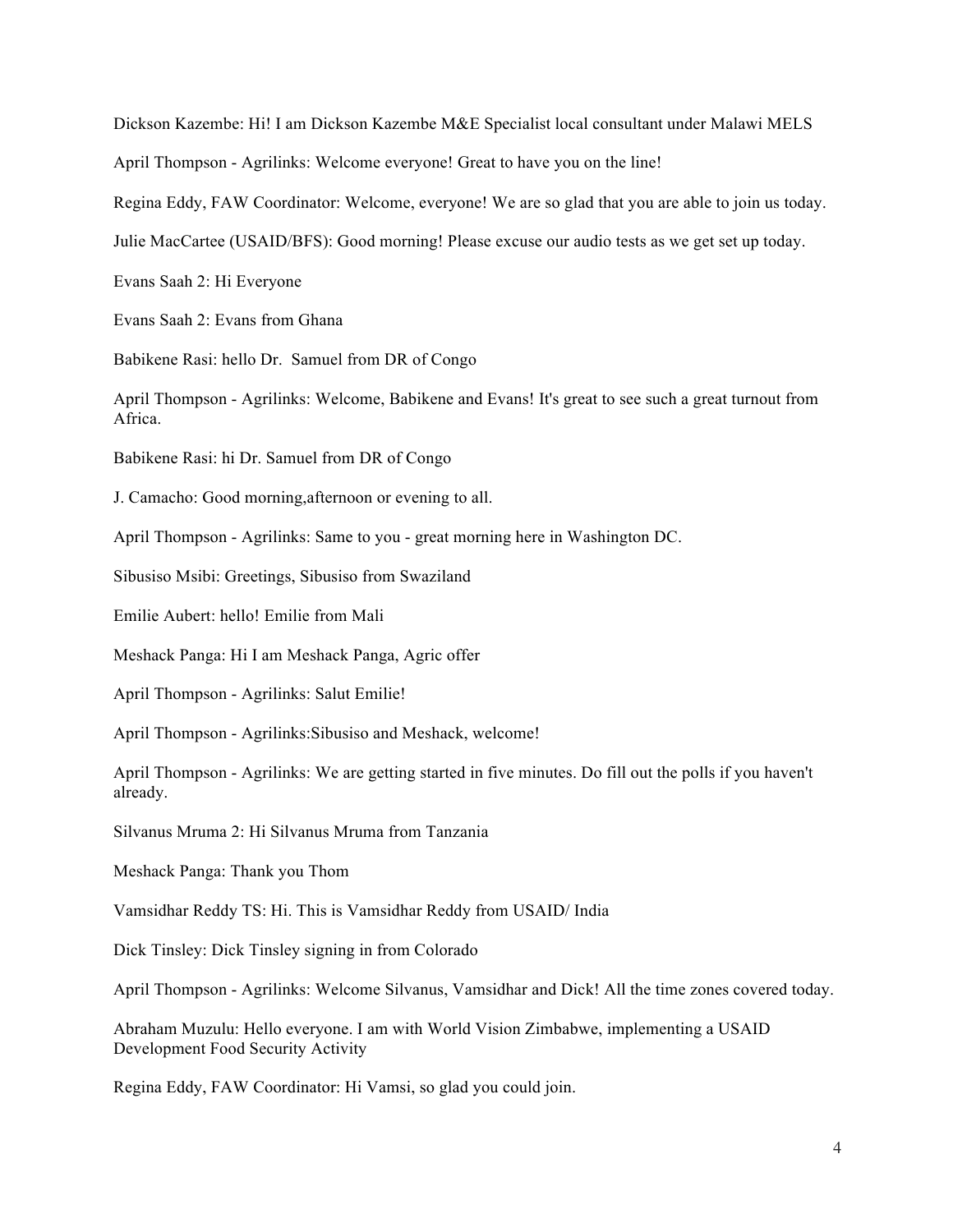April Thompson - Agrilinks: Please do feel free to share your own experiences here managing fall armyworm.

James Woolley: Hello all: I am James Woolley, an agronomist working for USAID Haiti.

Vamsidhar Reddy TS: Hi Regina. Glad to be joining the webinar

Seydou Samake: Hi everyone, joining from USAID West Africa.

Owen OKOKO 2: Hello, Owen from Pointe-Noire, Congo-Brazzaville and there's no USAID agency in my country

Owen OKOKO 2: my audio is good

Kristin DAVIS: Good day from South Africa. I work for IFPRI.

Owen OKOKO 2: Hope we will be emailed the presentation later

ALINE TOLOSA: got audio

Dick Tinsley: Tony is clear

Adam Ahmed - USAID Agrilinks: Thanks Dick

Meshack Panga: Thompson my experience on this pest very little and the pest was serious in this year here in Tanzania and we struggled to control the pest by using range of insecticides but it does not work properly hence causes a lot of losses

Sean McCartney: Sean McCartney - audio is good.

April Thompson - Agrilinks: Hi James! What is the FAW situation in Haiti right now?

Silvanus Mruma 2: There is so much ECHO in the audio!

April Thompson - Agrilinks: Meshack, very challenging situation. I hope you learn some things today that will help in controlling this in Tanzania. Have you signed up for the other two webinars in the series?

Marjatta Eilitta: Hello from Lusaka, Zambia! I am with the Farmer-to-Farmer program for Southern Africa.

Robert Matengula: I am Robert Matengula, Mission Environmental Officer-USAID/Malawi

April Thompson - Agrilinks: Are other people having issues with an echo?

Bob Rabatsky: Hi, Bob Rabatsky in WDC with FTF Partnering for Innovation

Marjatta Eilitta: I have no problem with echo.

Catherine Wangu: I am fine with the sound

JOSH HABIB: Josh Habib, Cadmus Group, Boston and DC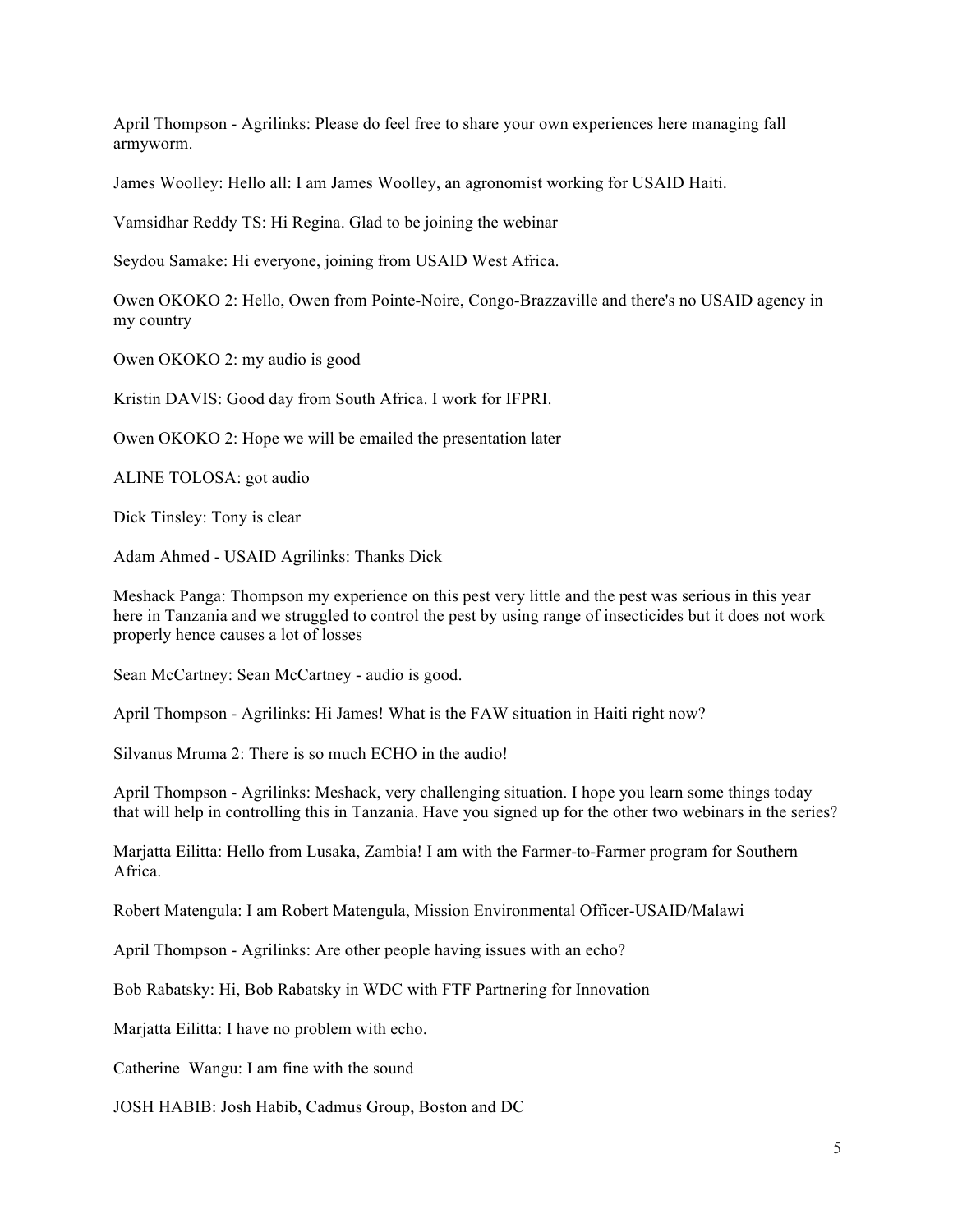AV Tech: Good morning all. Please hover your mouse over my name if you're having issues and I will attempt to help you

Evans Saah 2: The audio is clear

Christophe Charbon: hearing you very well from Yemen

Claude Nankam: Claude Nankam, Food For The Hungry Washington DC

Meshack Panga: Thompson this is the first time to join you and am expecting to learn more from you guys..

Odreck Mukorera: Odreck Mukorera DFID Zimbabwe

AV Tech: Thanks to those for confirming that things are working from your end!

AV Tech: We'll be starting shortly

Alhassan Abdul Rashid: ok

Harris Ayuk: Greetings from Monrovia, Liberia.. This is CNFA - Cultivating New Frontiers in Agriculture.

April Thompson - Agrilinks: You can call me April, Meschack :)

JULIE ABISGOLD: Hi, my name is Julie Abisgold, IPM specialist with AgDevCo in Africa

Mary Adungosi: clear but breaking

Christophe Charbon: Christophe Charbon FAO Yemen

Carla Tavares: Greetings from Cape Verde

April Thompson - Agrilinks: Hello, Claude, Christophe! Bemvindo, Carla!

Meshack Panga: how do I call you easily pls- Thompson

Isaac Conduah: Hi all, the audio is clear

Charles Davis: Joining from USAID/FFP Washington

Alhassan Abdul Rashid: I can hear clearly

April Thompson - Agrilinks: Oh, I just meant you can use my first name, which is April. :)

Harry Ngoma: Audio has gone off here

Mary Adungosi: Clear now from Kenya

April Thompson - Agrilinks: Welcome, Charles! Thanks for letting us know, Mary.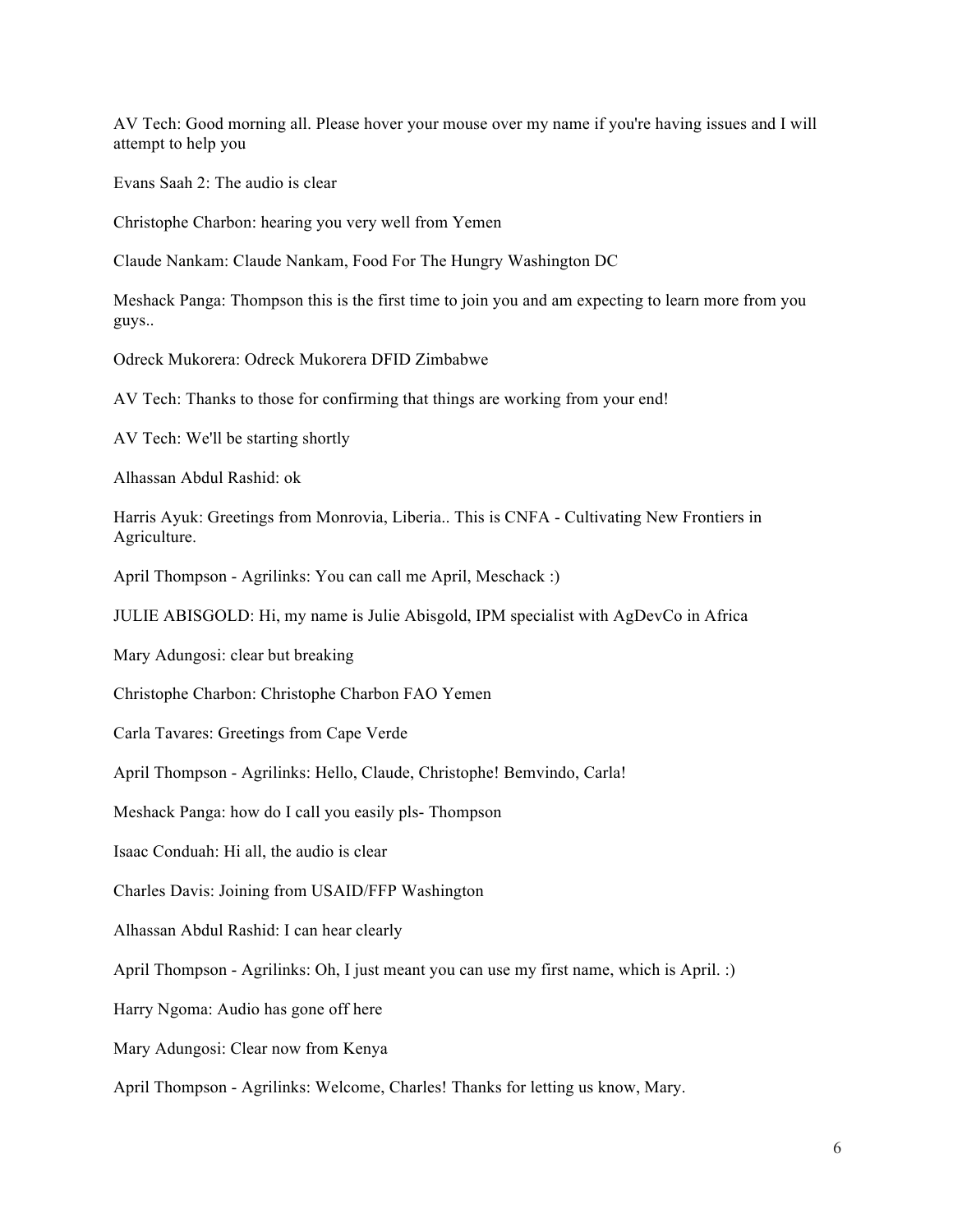Meshack Panga: ok, sorry- April

April Thompson - Agrilinks: Do download the files to the left, including the slides for today's presentation.

Mary Beggs: Hello everyone! Mary from Cardno here. I am looking forward to the discussion.

Lewis Kamiri: Lewis Kamiri, USA.

HASSAN ISHAQ IBRAHIM : all clear from Nigeria

Harry Ngoma: Loud and clear from Lusaka

April Thompson - Agrilinks: The first two links are to the next webinars in the series. Hope you will join for the entire series, as they will build on one another.

Regina Eddy, FAW Coordinator: Welcome, Hassan

Aline Rendall Monteiro: Clear from Cabo Verde

Jodi Scheffler: Jodi Scheffler USDA USA

Amer Fayad: Amer Fayad, IPM Innovation Lab, Virginia Tech

Allan Pineda: HI. Allan Pineda joining from Albania.

April Thompson - Agrilinks: Otimo, Aline!

Nic Dexter: Nic Dexter from Land o Lakes, Mozambique

Onehireba Udah: I am Udah and I'm joining from Nigeria.

Clinton Lee: Clinton Lee with myAgro, Bamako, Mali

Keith Metzner: USAID/Malawi

Emily Zobel: Emily Zobel from UME, Maryland, USA

Rangaswamy Muniappan: Muni Muniappan, IPM Innovation Lab

Halima Ouattara-Ayanou: Greetings from the West Africa Mission in Accra - Halima & Catherine

Olivier Allongue: Olivier Allongue with Trees for the Future, USA

Hannalene Du Plessis: Hannalene du Plessis South Africa

Linda Veldhuizen: Hi everyone, this is Linda from Wageningen University in the Netherlands

Michael Budde: Mike Budde USGS FEWS NET

Kristin DAVIS: April, where are the links to the next webinars?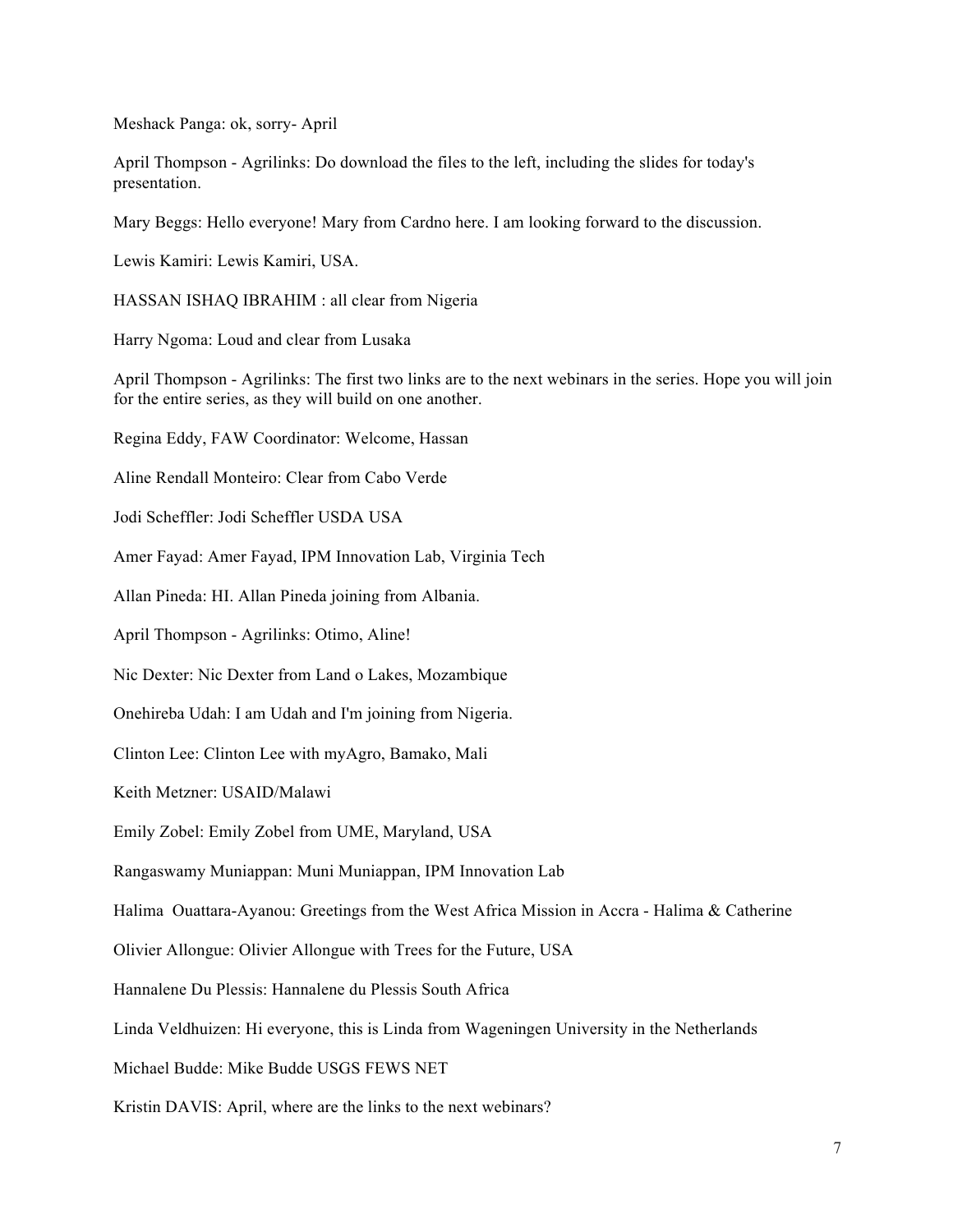Alhassan Abdul Rashid: Abdul Rashid from ADVANCE project, Ghana

Isaac Conduah: Hi all, My Name is Isaac Conduah, USAID ADVANCE Project

Emmanuel Dormon: my name is Emmanuel, COP for the ADVANCE project in Ghana

April Thompson - Agrilinks: Ah, great to see ADVANCE here! I used to work for TechnoServe and we were a partner on that project. Say hello to my old colleagues there!

john bowman: John Bowman: USAID/BFS; USAID IPM Innovation Lab

April Thompson - Agrilinks: Hey John! Thanks for joining.

Audace Mpoziriniga: Audace Mpoziriniga- the sound is cut momently

FREJUS SODEDJI: Hello everyone! I am FREJUS SODEDJI a research associate in plant breedding at the University of Abomey-calavi (Benin republic). I do research on maize, cowpea and some underutilized crops. I am joining this webinar from Ivory Coast.

Julie MacCartee (USAID/BFS): Thanks so much for joining! This is a great crowd. Please share your questions about FAW technologies at any time.

Maurice Ogutu: Maurice Ogutu: USAID/Liberia

April Thompson - Agrilinks: Ah, super! Frejus, je connais bien votre universite ... j'adore le Benin :)

AV Tech: Currently, everything is working. If you are having issues, don't worry, we are recording everything and we will share out recordings (screencast and audio file) in about a week.

April Thompson - Agrilinks: Welcome, Maurice!

AV Tech: You can also hover your mouse over my name (AV Tech) and I will try to troubleshoot any issues you may be having

Jorge Oliveira: orge Oliveira is on line

Stephen Justin Ecaat: Ecaat Stephen- Farm radio International -Uganda. Happy to be here

April Thompson - Agrilinks: You can click on the box with the four arrows at the top to make the presentation full screen.

Regina Eddy, FAW Coordinator: Welcome, Jorge and Stephen. Thanks for joining

April Thompson - Agrilinks: Great, Stephen! Are you all using rural radio to spread the word on FAW?

FREJUS SODEDJI: @ Thompson, J ' en suis ravi

Stephen Justin Ecaat: Yes April. We are using Radio to exactly that

April Thompson - Agrilinks: That's great - there is also a video tool in the links below. It would be great to find ways to disseminate this as well!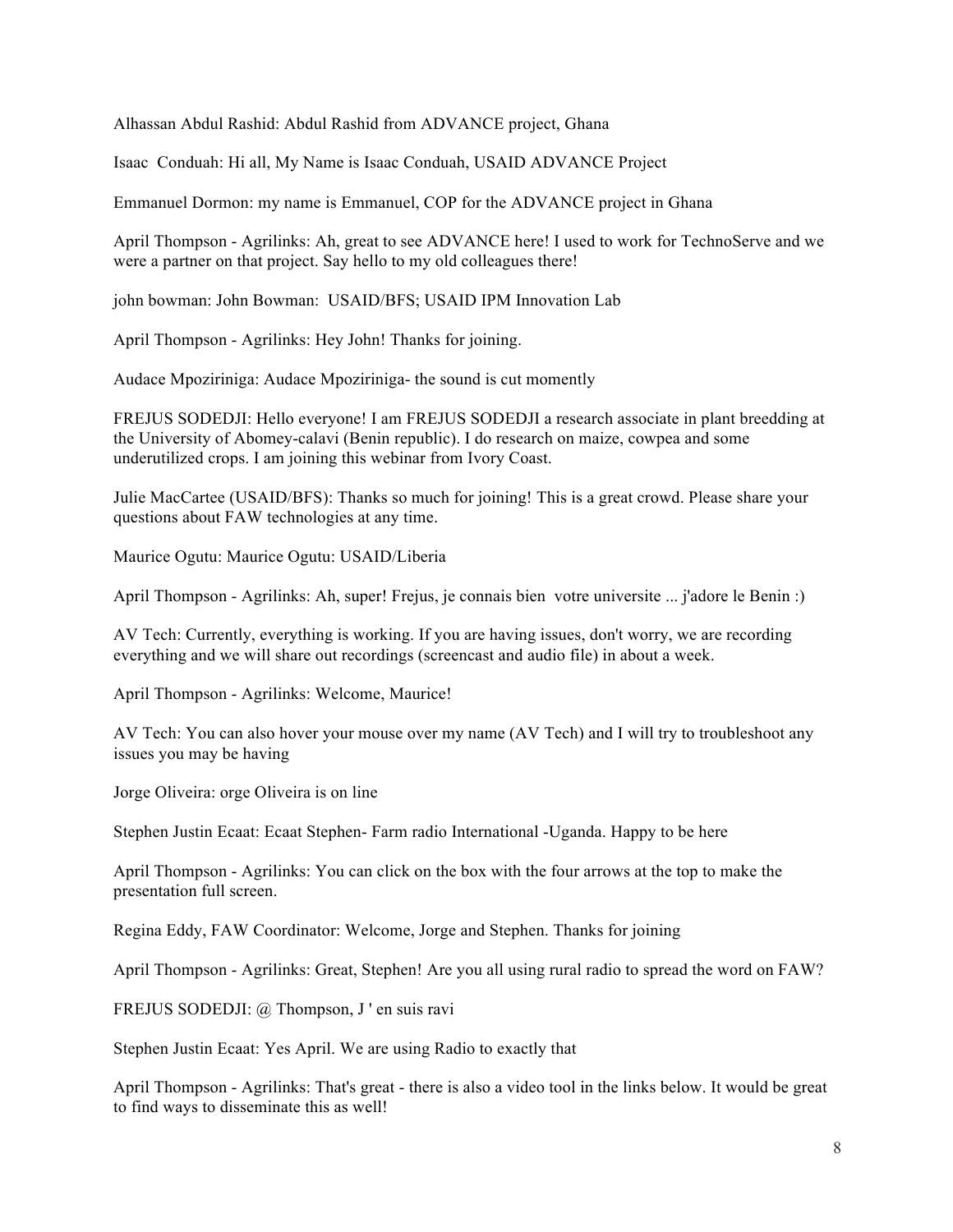Stephen Justin Ecaat: Great thanks -April

Faith Tarr: Faith Tarr, USAID Ethiopia STIP advisor joining now, hello to all

April Thompson - Agrilinks: Good to see you here, Faith!

Bun Saborn : Interested with IPM

April Thompson - Agrilinks: Feel free to type any questions or comments for the presenters here, everyone. We will collect questions to address at the end.

Regina Eddy, FAW Coordinator: Bun, we will share a link to our IPM Guide for FAW Management at the end. It is stored in our Agrilinks Library

JULIE ABISGOLD: Unlike the Americas, there are very few natural enemies to FAW in Africa yet as it is a new pest. It takes time for the ecosystem to respond to a new pest and exert some control

AV Tech: Click on the four arrows at the top of the presentation window to expand the graphic

Rangaswamy Muniappan: How about crops other than maize attacked by FAW

April Thompson - Agrilinks: Very true, Julie... it's similar to how invasive plant species can quickly disrupt an ecosystem. Unfortunately FAW has also come to Asia...

April Thompson - Agrilinks: Good question, Rangaswamy - we will address that later.

Regina Eddy, FAW Coordinator: Hi Muni, Given FAW has a strong preference for maize, we are socializing approaches for control on maize first. Of course, there is a great deal of nuance that is vital to understand over time

Claude Nankam: SO still not yet very good resistant non-GM varieties?

April Thompson - Agrilinks: Do download the files to the left and go to the link at the bottom left with tools that will go into far more depth than we're able to today.

JULIE ABISGOLD: I am seeing increases in natural predation and parasitism of FAW in Africa but not enough to exert significant levels of control

Keegan Kautzky: Keegan Kautzky, World Food Prize Foundation

April Thompson - Agrilinks: Keegan, so great to have you here!

JOSH HABIB: Can we use information from this presentation in reports as long as we credit USAID FTF and Agrilinks?

Regina Eddy, FAW Coordinator: Claude, CIMMYT is conducting trials to determine whether non-GM varieties offer resistance. Stay tuned for outcomes.

April Thompson - Agrilinks: Absolutely, Josh! We would love you to share the information.

Mantaoleng Tlali: Mantaoleng Tlali Lesotho.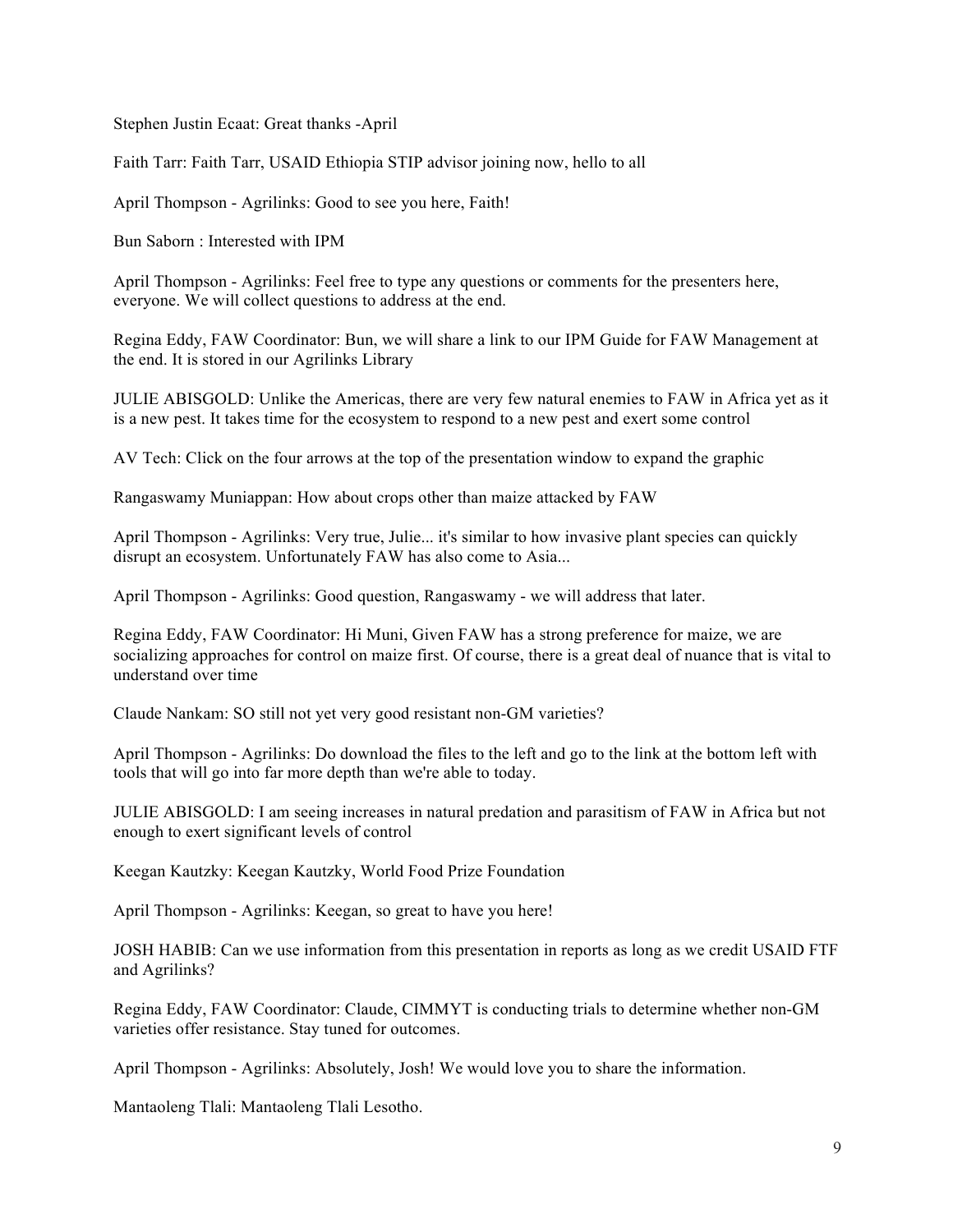April Thompson - Agrilinks: Pesticides will be the focus of the third webinar in this series, two weeks from today, so sign up for that as well!

JULIE ABISGOLD: the issue of registration in African countries is an important consideration

April Thompson - Agrilinks: Are people using some of these approaches in their countries?

April Thompson - Agrilinks: Link to IPM guide: https://www.agrilinks.org/post/fall-armyworm-africaguide-integrated-pest-management

Bob Rabatsky: How do you plan to promote and distribute the 6-10 efficacious and low risk pesticides to smallholders in Africa?

Rangaswamy Muniappan: Do you follow the PERSUAP approved by BFS, USAID?

April Thompson - Agrilinks: The table is also in the file downloads.

Mantaoleng Tlali: Thanks for the summary.

April Thompson - Agrilinks: Thanks for questions Bob and Rangaswamy. We will address questions at the end.

Evans Saah 2: Which measures have been taken to manage the most harzadous means of controlling FAW?

Rangaswamy Muniappan: FAW has been recently reported from India.

April Thompson - Agrilinks: Rangaswamy, I did read this - very sorry to hear this! At least you can benefit from early detection.

April Thompson - Agrilinks: And build on what has been learned elsewhere.

Claude Nankam: Thanks Regina. Any idea of how far they are with the research? When will the first promising varieties be available for test at farmer's fields?

Nicolas UWITONZE: Good morning and good afternoon everybody, depending in the location. I am Nicolas from Rwanda, working with Feed the Future Rwanda Hinga Weze Activity

Owen OKOKO 2: How might we work to spread the word to rural farmers who technology penetration is still low?

April Thompson - Agrilinks: Welcome Nicolas!

Claude Nankam: We lost Dr. Antonio

Garmonyou A. Sam: How do we as Countries in Sub-Sahara Africa domesticate these approaches for an effective management of the FAW?

April Thompson - Agrilinks: He is still on the line - it might be your connection.

Claude Nankam: ok checking thanks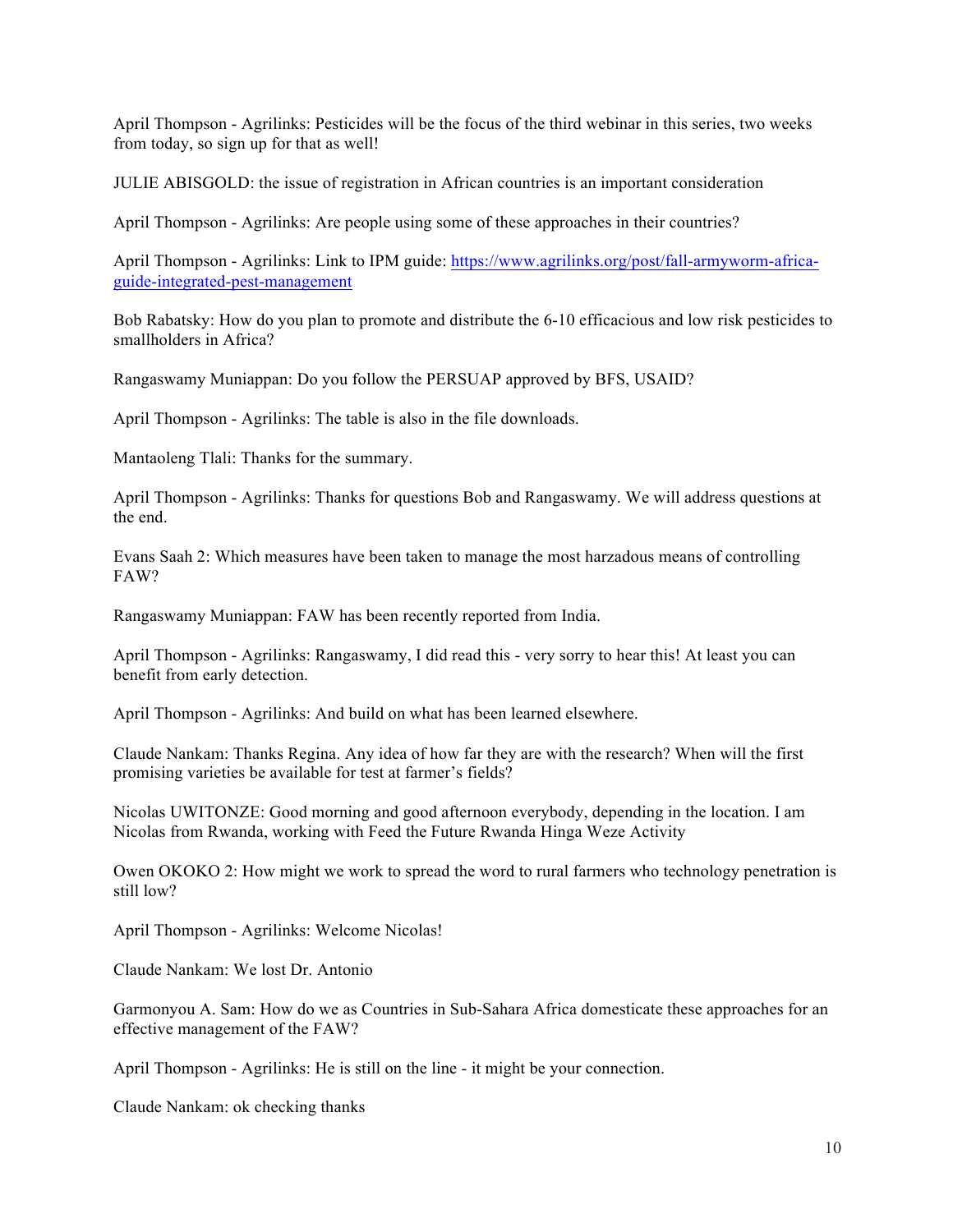Mantaoleng Tlali: Lesotho has not experience FAW, but because of its presence in RSA, we are sure to experience it due to our similar climatic conditions. Another reason is that, we have experienced African Armyworm in 2013/2014 cropping season, hence a possibility of FAW.

Patrice Hakizimana: Hello! Patrice Hakizimana, FAW POC, USAID/Rwanda

debby adebowale: Is there any existing step-down training tools, capacity experts like us can use to effectively communicate to small holder farmers who constitutes major population of West African Farmers?

April Thompson - Agrilinks: Mantaoleng - yes, the pest knows no borders. Important to be collaborating in the region to stem the spread!

April Thompson - Agrilinks: Bienvenue Patrice!

April Thompson - Agrilinks: Thanks for the question, Debby. Keep the questions coming!

Phil Steffen: Does Dr. Corsetti Purcino have any second thoughts about the impact of large-scale monoculture on the environment, especially water use? (I could ask the same question of center-pivot irrigated crops in the Plains States in the US.)

Nicolas UWITONZE: Interesting point  $(a)$  Dr Antonio, Maize production has increased despite the presence of FAW, during the last few decades!" # farmers in Brazil have known how to control FAW and technologies have been developed.

Mark Doyle: Has anyone looked at how the Brazilian system of crop intensification might translate into regions with similar climates in Africa and elsewhere?

Stella Siegel: what does it do to the soil when you intensify like that? What's the need for fertilizer and what is environmental impact? the sound is continuously cut. Audace/Burundi

Paul Allertz: Question would be if the introduction of a second corn season is not increasing the possibilities of pests and diseases?

April Thompson - Agrilinks: Desole Audace. You will be able to access the recording in a few weeks as well as a transcript.

Halima Ouattara-Ayanou: Do the examples given by Dr Purcino regarding the safrinha 2nd crop and having fields in production 95% of the year applicable to smallholder farmers?

Nicolas UWITONZE: Good point  $\omega$  Dr Antonio: # no single solution to control FAW, as the pests usually creates resistance

Harry Ngoma: Does the second crop planted after the rainy season crop depend on irrigation? Or does Brazil have two rainfall seasons per year?

Linda Veldhuizen: Does crop rotation in combination with maize reduce risk of FAW infestation? N2Africa project might be relevant in SSA context: http://www.n2africa.org/

Mantaoleng Tlali: in Lesotho, having fields in production 95% of the year may work, if our research can develop sort season varieties to have harvest within 3-4 months.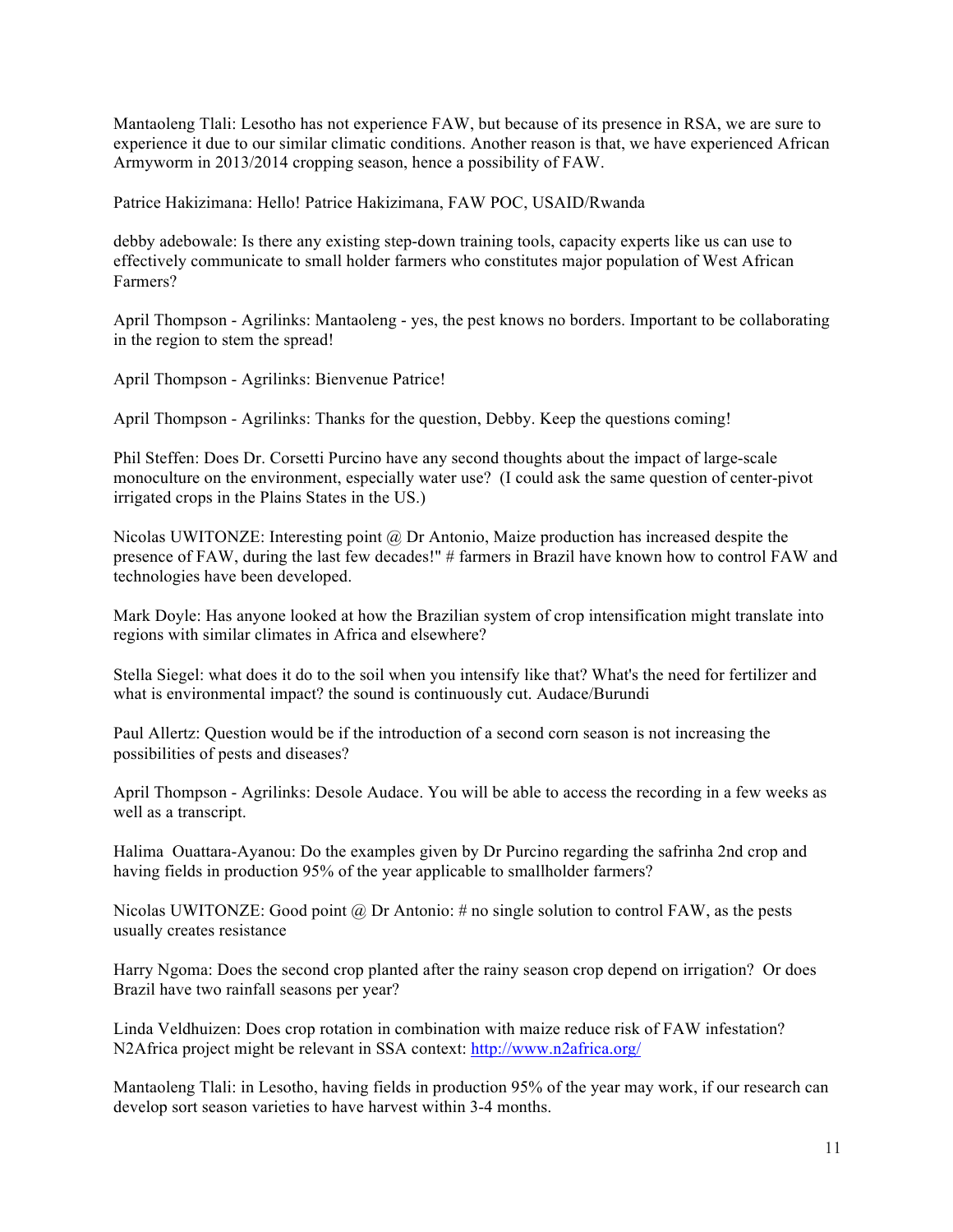Linda Veldhuizen: soybean-maize crop rotation I mean

Dickson Kazembe: It appears that this is capital intensive so for the resource poor countries whose agriculture depends on small holder farmer (over 90%) could adopt this? Secondly sub Saharan Africa mostly use the rainy season for crop production, how could the soy and maize rotating within a season can be achieved?

JULIE ABISGOLD: yes it does as it lowers the number of FAW coming from the soil

Patrice Hakizimana: Has the second season enough rain to meet maize water requirements or you avail supplementary irrigation to the crop?

April Thompson - Agrilinks: FYI Claude, Regina said she has consulted our lead scientist and breeding specialist, Joe Huesing. We should have results, improved varieties, in two years - perhaps sooner.

Regina Eddy, FAW Coordinator: Evans, managing risk related to use of hazardous pesticides is an important investment area. Under Feed the Future, we aim to contribute to this outcome. Webinar #3 will share some of our strategies to build capacity to understand pesticide risk. However, a truly impactful response will require coordinated effort by many partners.

Charles Davis: What is the effect on soil fertility and how much does this rely on government subsidies for research or inputs?

Lewis Kamiri: African countries working on innovations in agriculture. Will take time.

Carla Tavares: thank you Mr. Antonio

Bronwyn Irwin: I'm curious to know of successful examples of introducing the Brazilian approach to FAW in a smallholder context in Africa.

Mantaoleng Tlali: thanks Thomson for the promise of improved varieties, I am looking forward to that.

April Thompson - Agrilinks: Yes, they can't come soon enough!

Carla Tavares: thank you Mr. Antonio for your presentation, very interesting

Owen OKOKO 2: More examples have been given for macro farmers and majorities of crops and legume son the continent are held by microfarmers. How might we help to better the danger of FAW and how might we specifically help to address the issues. Greetings from Pointe-Noire

Sean McCartney: The example from Brazil deals with economies of scale (i.e. large tracks of land) while a lot of subsistence farmers in sub-Saharan Africa don't have the luxury of large areas with monocropping. How effective are these approaches for smallholder farmers?

Halima Ouattara-Ayanou: Will these webinars be made available in French?

Johnnie Van deen Berg: We discovered the egg parasitoid (Telenomus remus) in South Africa. It could have been here before FAW arrived. It is well known in the Americas as important Biocontrol agent.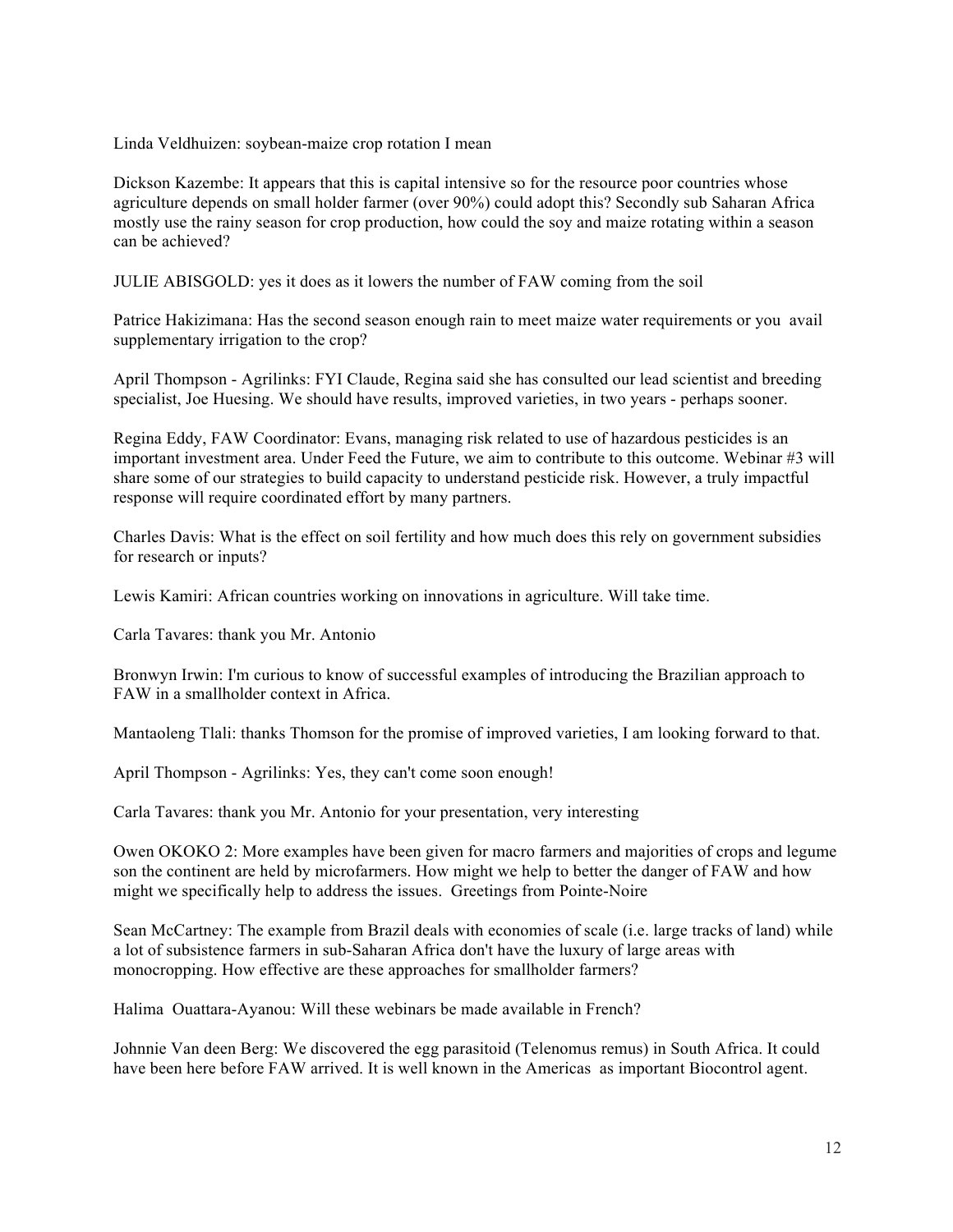Patrice Hakizimana: Have you been successful to combine early maturing, FAW resistance and high-yield traits in those maize varieties grown in Brazil?

Harris Ayuk: Question from CNFA Liberia: Can the most improved and pest resistant corn feed grow under tropical weather (for example in Liberia)?

Miriam Alonso Camarero: There are biocontrol management like the Push-Pull System developed by the ICIPE with very good results in Kenya.

April Thompson - Agrilinks: Halima, malheuresement c'est pas possible mais il y aura une transcription en anglais, c'est possible d'essayer de le traduire a travers Google Translate

Nicolas UWITONZE: Good point by Joseph concerning the FAW PERSUAP. A question, though: Has this been updated recently?

Garmonyou A. Sam: A couple of Months ago, there was another Spodoptera species that was reported on Cassava, could you say a little about that, most especially about the feeding and preproduction habits. Cassava is the second staple food in Liberia. We are now experiencing the effects of the FAW on rice and maize. How do we approach this on?

Owen OKOKO 2: Please drop contacts from USAID Agrilinks to follow up with questions

Mantaoleng Tlali: Cordial thanks to all presenters, moderators and the whole team that has made this discussion possible. keep up the good work. and

Yeneneh Belayneh: Tp Dr. Antonio: Was there any sort of direct assistance or subsidy that the GoB provided to small-holder farmers at the start of the technology adaption?

Paul Allertz:There are ICT4D tools available; like videos from access agriculture (see their website)

Onehireba Udah: I'm concerned that without deliberate and consistent implementation of policies, these ideas may be very difficult to achieve. Is there a way smallholder farmers can be helped?

Merrill Anne Jordan: You can use ICTs to promote these new technologies. And the New Alliance ICT Extension Challenge Fund has been engaging smallholder farmers through these tools in 6 countries, the definitely mobile penetration and technology literacy are challenging in this context.

Onehireba Udah: seems like my question has just been asked.

April Thompson - Agrilinks: Hi all, moving to some end polls now - we have about 10 minutes left

Paul Allertz: Why is there no mention of a early warning system that can be organized at the community level?

Carla Tavares: How is effective need control

Garmonyou A. Sam: The proposed topics to be presented later in August and September are very important and welcome. Thanks

Harris Ayuk: April/Julie, What growth stage is most appropriate/efficient to control FAW?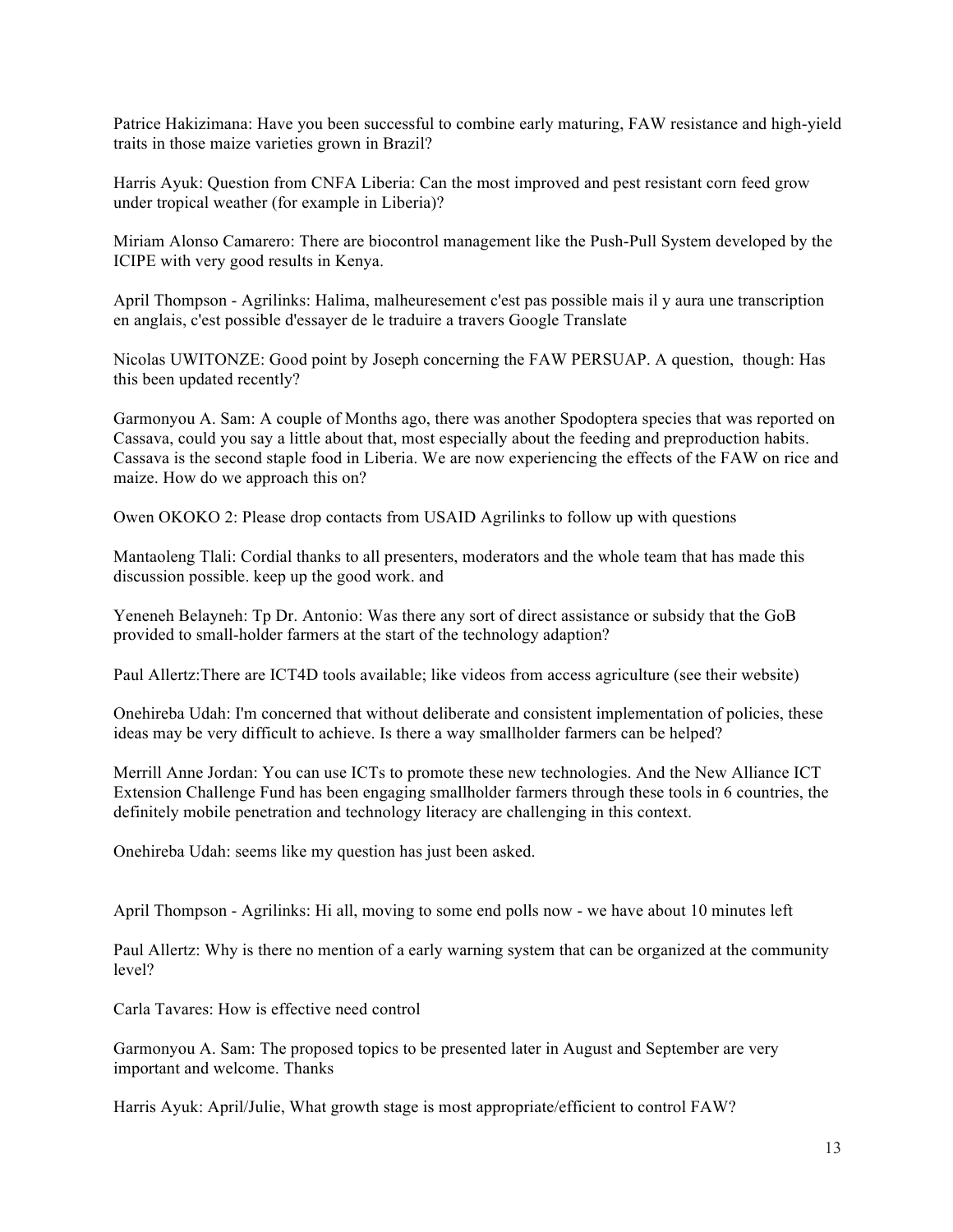April Thompson - Agrilinks: Thanks, Garmonyou! Please do stay tuned.

Linda Veldhuizen: If you want to contribute your knowledge or solutions to FAW in Africa, then please sign up for the e-conference 'Responding to FAW in Africa'- http://bitly.com/2018FAW

April Thompson - Agrilinks: September will be a focus on ag extension on Agrilinks - very relevant to the management of FAW. I encourage everyone to share their experiences on Agrilinks!

April Thompson - Agrilinks: Thanks, Linda! Please post that as an event on Agrilinks

Linda Veldhuizen: Great April, I'll do that tomorrow

Johnnie Van deen Berg: Bt maize suppresses FAW numbers in South Africa.

JULIE ABISGOLD: what is the mechanism of FAW maize resistance in the Americas?

April Thompson - Agrilinks: You'll just need to create an Agrilinks account if you don't already have one, but only takes a minute. You can reach out to me at agrilinks@agrilinks.org you have any issues.

April Thompson - Agrilinks: Register for next week's webinar here: https://www.agrilinks.org/event/fallarmyworm-dissemination-tools-usaid

Harris Ayuk: Thank you Joe!

Mantaoleng Tlali: thanks Proff. Van den Berg for the information.

Owen OKOKO 2: Where can we access the recording ?

Yeneneh Belayneh: Dr. Antonio: What do you think are the most important lessons that policy makers and technicians in developing countries may need learn from EMBRAPA regarding the challenges EMPRAPA may have faced during the introduction of the new technologies and their adaption by smallholder farmers?

April Thompson - Agrilinks: Owen, you will get an email within a few weeks with link to the recording, transcript, etc.

April Thompson - Agrilinks: It will also be available on the event page.

Owen OKOKO 2: Thanks April

Aline Rendall Monteiro: Thanks for the answer

Mantaoleng Tlali: good bye everyone, I am still at work. I cannot miss the next webinar.

April Thompson - Agrilinks: Thanks for coming, Mantaoleng!

FREJUS SODEDJI: How sustainable is the source of resistance among the maize germplam to rely on? Do you have any successful stories of use of the resistant FAW maize varieties in Brazil?